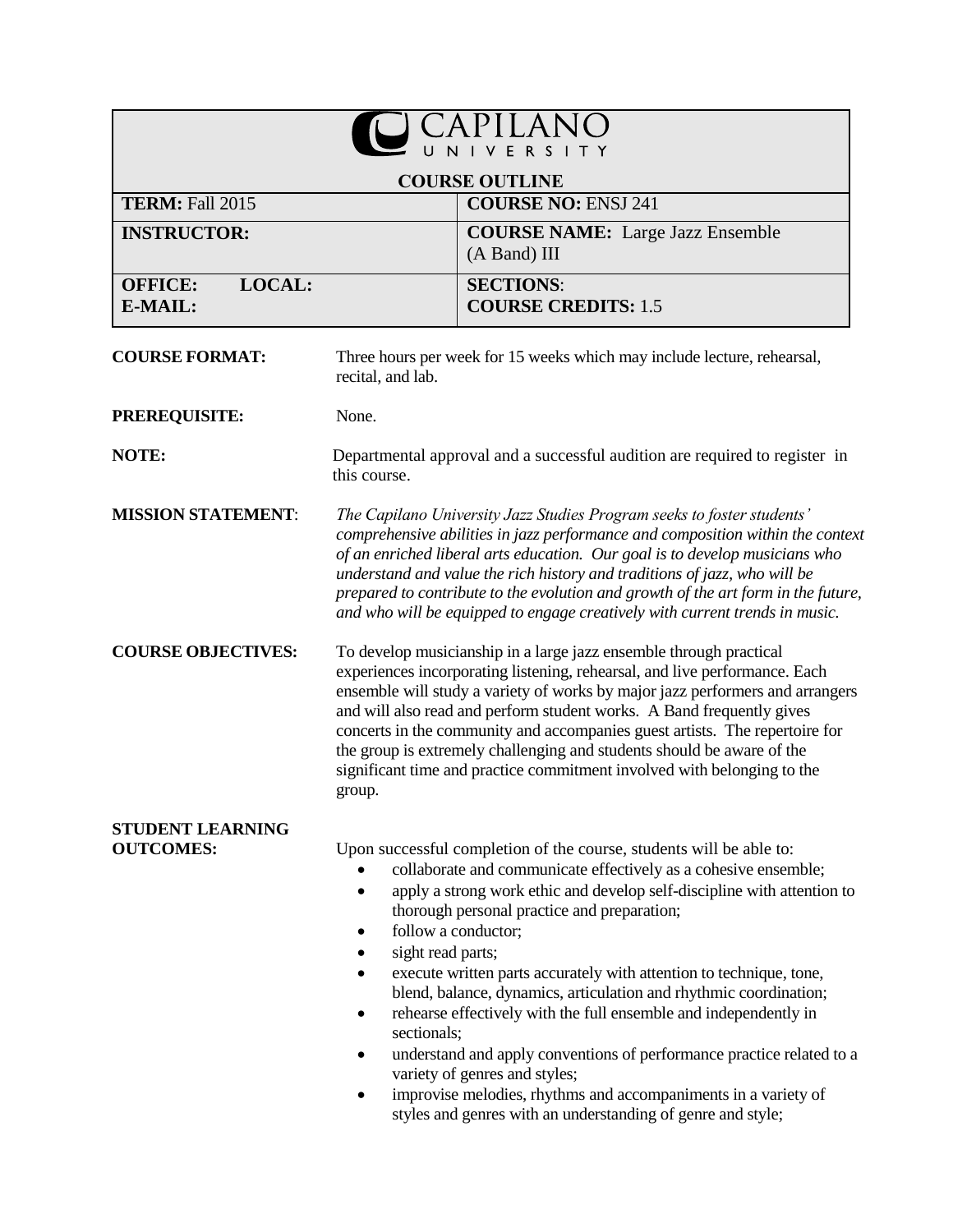show confidence and composure in public performance;

 make an assertive creative contribution to the work of the group. The instructor will evaluate student performance both in rehearsal and in concert according to the above Learning Outcomes, taking into consideration the level of responsibility, capability, and achievement expected from a second-year student.

## **COURSE CONTENT:**

| $\mathbf{Week}(\mathbf{s})$ | Approximate schedule of rehearsals and recitals |
|-----------------------------|-------------------------------------------------|
| 1 - 4                       | Rehearsal and reading of new repertoire.        |
| 5                           | Concert #1                                      |
| $6 - 8$                     | Rehearsal and reading of new repertoire.        |
| 9                           | Concert #2                                      |
| $10 - 12$                   | Rehearsal and reading of new repertoire.        |
| 13                          | Concert #3                                      |
| $14-15$                     | Reading and recording of student works.         |

# **EVALUATION PROFILE:**

| Instructor evaluation of performance in rehearsals 20% |  |
|--------------------------------------------------------|--|
| Instructor evaluation of performance in concert        |  |
|                                                        |  |
|                                                        |  |
|                                                        |  |
|                                                        |  |

### **Self Evaluation**

After each concert, the student will evaluate his or her performance as honestly and objectively as possible using a rubric provided by the instructor. The objective of this exercise is to reflect on the performance and rehearsal process and to make adjustments for improvement as the course progresses. If there are significant discrepancies between a student's self-evaluation and the instructor's evaluation, the differences will be resolved through discussion. The instructor reserves the right to alter the scores from a student selfevaluation if necessary.

#### **GRADING PROFILE:**

| $A_+ = 90-100\%$ | $B_+ = 77-79\%$ | $C_{\pm} = 67 - 69\%$ | $D = 50-59%$ |
|------------------|-----------------|-----------------------|--------------|
| $A = 85-89\%$    | $B = 73-76\%$   | $C = 63-66\%$         | $F = 0.49\%$ |
| $A- = 80-84\%$   | $B - 70-72\%$   | $C_{2} = 60 - 62\%$   |              |

### **OPERATIONAL DETAILS:**

*University Policies:* Capilano University has policies on Academic Appeals (including appeal of final grades), Student Conduct, Cheating and Plagiarism, Academic Probation and other educational issues. Copies of these and other policies are available on the University website.

*"I" Grades:* no "I" grades will be given.